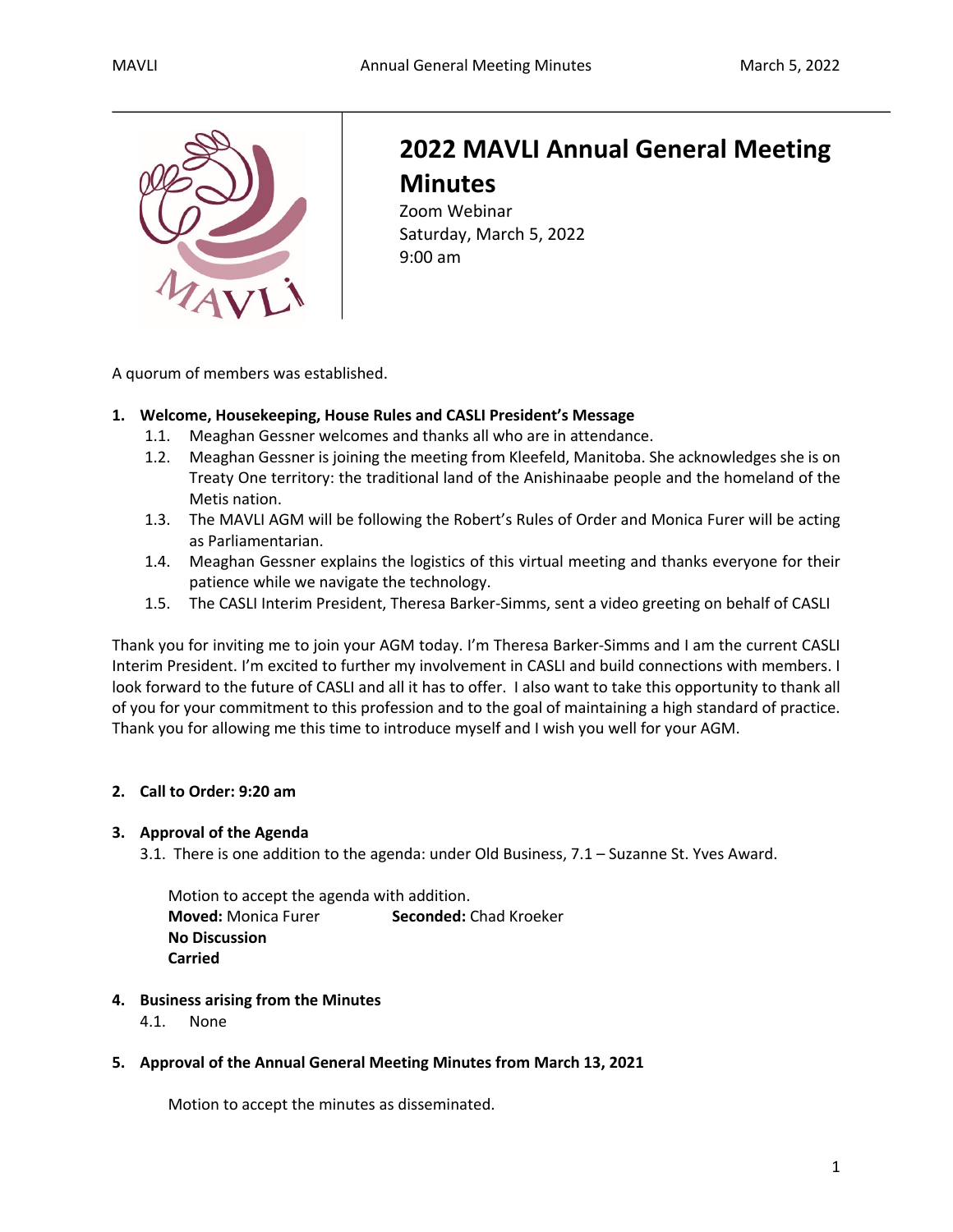| <b>Moved:</b> Monica Furer | <b>Seconded: Cindy Boscow</b> |
|----------------------------|-------------------------------|
| <b>No Discussion</b>       |                               |
| <b>Carried</b>             |                               |

### **6. Executive, Committee, Representative, and Ad Hoc Committee Reports**

Motion to accept the Executive reports as disseminated. **Moved:** Brenda Rutherford **Seconded**: Sheryl LaVallee **No Discussion Carried**

|  | 6.6. MAVLI Education CommitteeMeaghan Gessner, Heather Hutchison-Campbell,         |
|--|------------------------------------------------------------------------------------|
|  | Joyce Sztandera                                                                    |
|  |                                                                                    |
|  |                                                                                    |
|  |                                                                                    |
|  |                                                                                    |
|  |                                                                                    |
|  |                                                                                    |
|  | 6.13. Diversity, Equity, Inclusion and Belonging (DEIB) CommitteeDawn-Marie Wilson |

| Motion to accept the committee reports as disseminated. |                                |  |
|---------------------------------------------------------|--------------------------------|--|
| <b>Moved: Janine Guinn</b>                              | <b>Seconded:</b> Shaina Dumont |  |
| <b>No Discussion</b>                                    |                                |  |
| <b>Carried</b>                                          |                                |  |

### **7. Old Business**

- 7.1. Suzanne St. Yves Award
	- 7.1.1. The Terms of Reference for the Suzanne St. Yves Award of Excellence was accepted at the 2021 AGM. The committee members for this year are Hubert Demers, Joyce Sztandera and Rita Bomak. The committee will be emailing the MAVLI membership explaining the nomination process soon.
	- 7.1.2. MAVLI is thrilled to be presenting the inaugural award this year and hope to present it at the AEIP Appreciation BBQ in May.

### **8. New Business**

- 8.1. Diversity, Equity, Inclusion and Belonging Committee Expenditure
	- 8.1.1.I move that Equitable Solutions Consulting be retained to provide services relating to equity and inclusion to a maximum expenditure of \$3,000.00

### **Rationale:**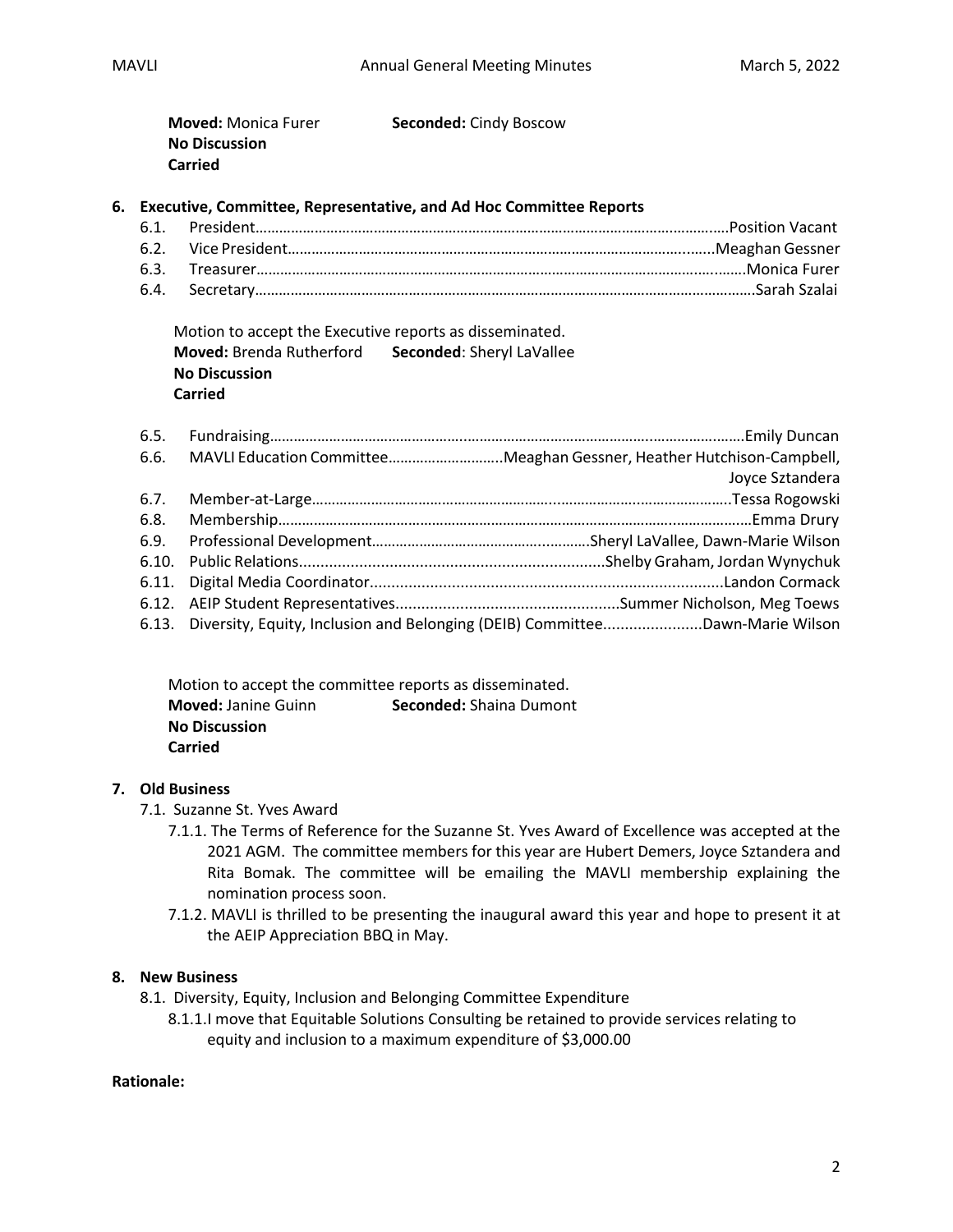Equitable Solutions Consulting was retained for an initial assessment of MAVLI's By-Laws and Policies and Procedures as well as the AVLIC Code of Ethics and CASLI By-Laws. After much discussion several recommendations were made to help MAVLI move in a direction of Diversity, Equity, Inclusion and Belonging. The first recommended step that the Board would like to move forward with is the exploration and implementation of a DEIB committee. This would require support from an expert, and training regarding how a committee can be most effective and work in partnership with the board. Equitable Solutions can support us in this process to ensure it is successful.

### **Moved**: Dawn-Marie Wilson **Seconded**: Sarah Szalai

# **Discussion:**

- 8.1.2. Monica Furer explains that MAVLI has two options to cover the \$3,000 cost either through fundraising or by withdrawing money currently invested in GICs, originally the profit from when MAVLI hosted the 2014 AVLIC conference.
	- 8.1.2.1. Cindy Boscow comments that the funds for the DEIB consultant should come from the 2014 AVLIC conference profit instead of through fundraising. This endeavor is a good use for those funds.
	- 8.1.2.2. Monica Furer adds that fundraising in general is a lot of work and fundraising \$3,000 would take a lot of effort. MAVLI has struggled to fundraise in the past, and we have the funds in the GICs that are available to use. This is a good reason to use those funds and it will benefit all MAVLI members.

### **Carried**

- 8.2. Waiving Public Accountant
	- 8.2.1.I move that MAVLI waives the requirement for a public accountant to review MAVLI's 2022 financials.

# **Rationale:**

According to the Government of Canada, members of not-for-profit Corporations with annual revenues <\$50,000 "may waive appointment by annual unanimous resolution". Waiving appointment of a Public Accountant allows MAVLI to hire a skilled accountant who does not have the certification of PA, such as Dianne Mondor or Doug Momotiuk.

| <b>Moved:</b> Monica Furer | Seconded: Sarah Szalai |
|----------------------------|------------------------|
| <b>No Discussion</b>       |                        |
| Carried                    |                        |

8.3. Appointing Accountant for 2022 Financial Review 8.3.1.I move to appoint Dianne Mondor to do MAVLI's 2022 financial review.

> **Moved**: Monica Furer **Seconded**: Sarah Szalai **No Discussion Carried**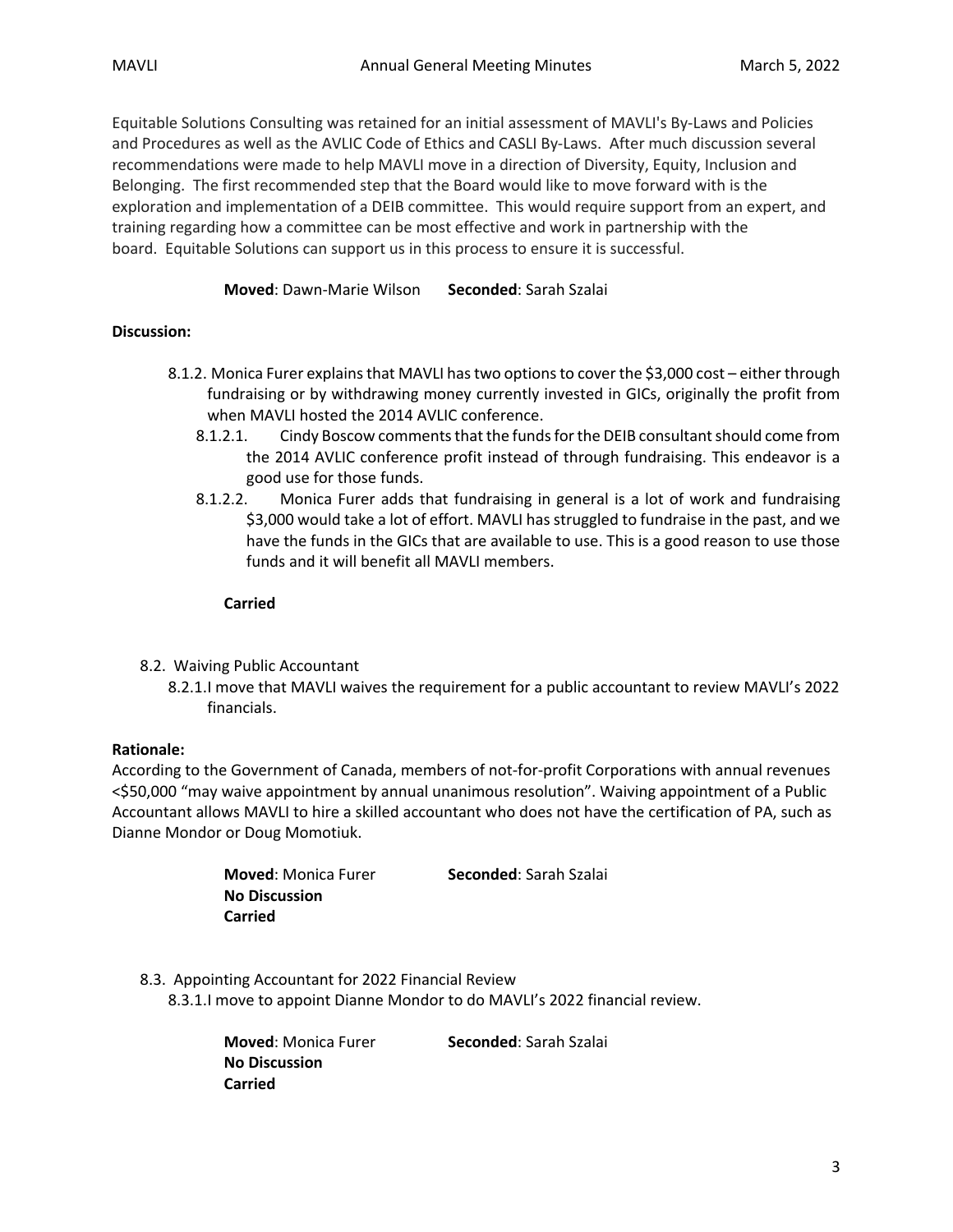# 8.4. Proposed 2022 Budget

8.4.1.I move to approve the proposed 2022 MAVLI Budget as outlined below.

**Moved**: Monica Furer **Seconded**: Sarah Szalai

### **MAVLI 2022 BUDGET**

|                       | <b>Estimated</b> | Actual |
|-----------------------|------------------|--------|
| <b>Total Income</b>   | \$3,750.00       |        |
| <b>Total Expenses</b> | \$3,750.00       |        |

#### **Income:**

| Membership        | \$3,000.00 |  |
|-------------------|------------|--|
| Fundraising       | \$0.00     |  |
| MAVLI K-12 PD Day | \$750.00   |  |

### **Expenses:**

| Annual Board Insurance Fee            | \$900.00 |  |
|---------------------------------------|----------|--|
| <b>Accounting Fee</b>                 | \$300.00 |  |
| Annual Corporate Return               | \$40.00  |  |
| Domain Maintenenace (GoDaddy)         | \$75.00  |  |
| <b>Website Hosting (DreamHost)</b>    | \$165.00 |  |
| Website Renewal (Weebly)              | \$100.00 |  |
| Zoom Subscription                     | \$250.00 |  |
| Post Office Box Annual Fee            | \$210.00 |  |
| MAVLI Board Wind-Up (max \$20/person) | \$300.00 |  |
| <b>MAVLI AGM</b>                      | \$300.00 |  |
| CASLI 2022 Conference and AGM         | \$350.00 |  |
| <b>Affiliate Memberships</b>          | \$160.00 |  |
| <b>Community Support</b>              | \$300.00 |  |
| Top up RRC Student Achievement Award  | \$200.00 |  |
| Misc. admin costs (stamps/bank fees)  | \$100.00 |  |

**Total \$0**

**Discussion:**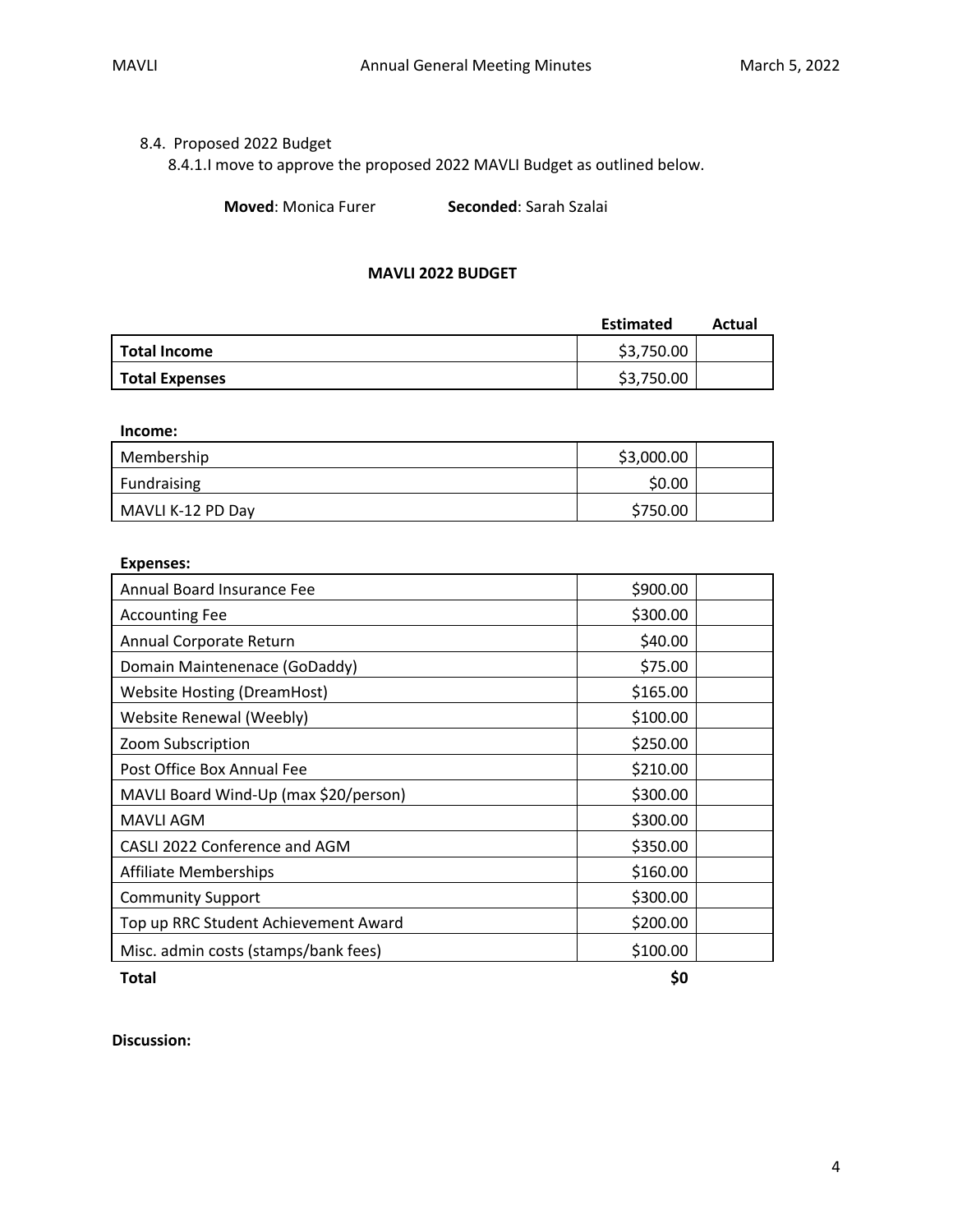- 8.4.2. Monica Furer comments that Fundraising has a \$0 amount listed because MAVLI will not be fundraising in 2022. MAVLI had a profit of \$2,000 in 2021, so additional funds are not needed for 2022 board operations if the GIC money is used for the DEIB consultant fees.
- 8.4.3.Cindy Boscow comments that the proposed budget should now reflect the \$3,000 to be taken from GICs for the DEIB consultant fees. The original motion to accept the 2022 Budget needs to be rescinded.
	- 8.4.3.1. I move to rescind motion 8.4.1 "I move to approve the proposed 2022 MAVLI Budget as outlined below".

**Moved**: Monica Furer **Seconded**: Sarah Szalai **No Discussion Carried**

8.4.4. I move to approve the proposed 2022 MAVLI Budget with the additional \$3,000 expenditure for hiring the DEIB consultant with those funds be taken from the GIC investment.

**Moved**: Monica Furer **Seconded**: Chad Kroeker

### **Discussion:**

- 8.4.5. Shaina Dumont asks if the CASLI conference is only budgeted \$350 because of the WestJet Credit.
	- 8.4.5.1. The CASLI conference will be virtual, so there is no budget needed for flights, accommodations, or food. Registration fees have not been announced yet, but MAVLI is estimating a cost of \$350. When in-person conferences resume that item will require a higher budget.

### **Carried**

# **9. Nominations**

- 9.1. Nominations for President:
	- 9.1.1. Meaghan Gessner has accepted a nomination by Monica Furer.
	- 9.1.2. No other nominations received.
		- 9.1.2.1. Meaghan Gessner is declared President by acclamation.
- 9.2. Nominations for Vice President:
	- 9.2.1. Janine Guinn is nominated from the floor by Monica Furer.
		- 9.2.1.1. Janine declines the nomination.
	- 9.2.2. Shaina Dumont is nominated from the floor by Sheryl LaVallee.
		- 9.2.2.1. Shaina declines the nomination.
	- 9.2.3. Xenia Gallardo is nominated from the floor by Brenda Rutherford.
		- 9.2.3.1. Xenia declines the nomination.
	- 9.2.4. Erica Trethart is nominated from the floor by Cindy Boscow.
		- 9.2.4.1. Erica accepts the nomination.
	- 9.2.5. No other nominations received.
		- 9.2.5.1. Erica Trethart is declared Vice President by acclamation.
- 9.3. Nominations for Secretary: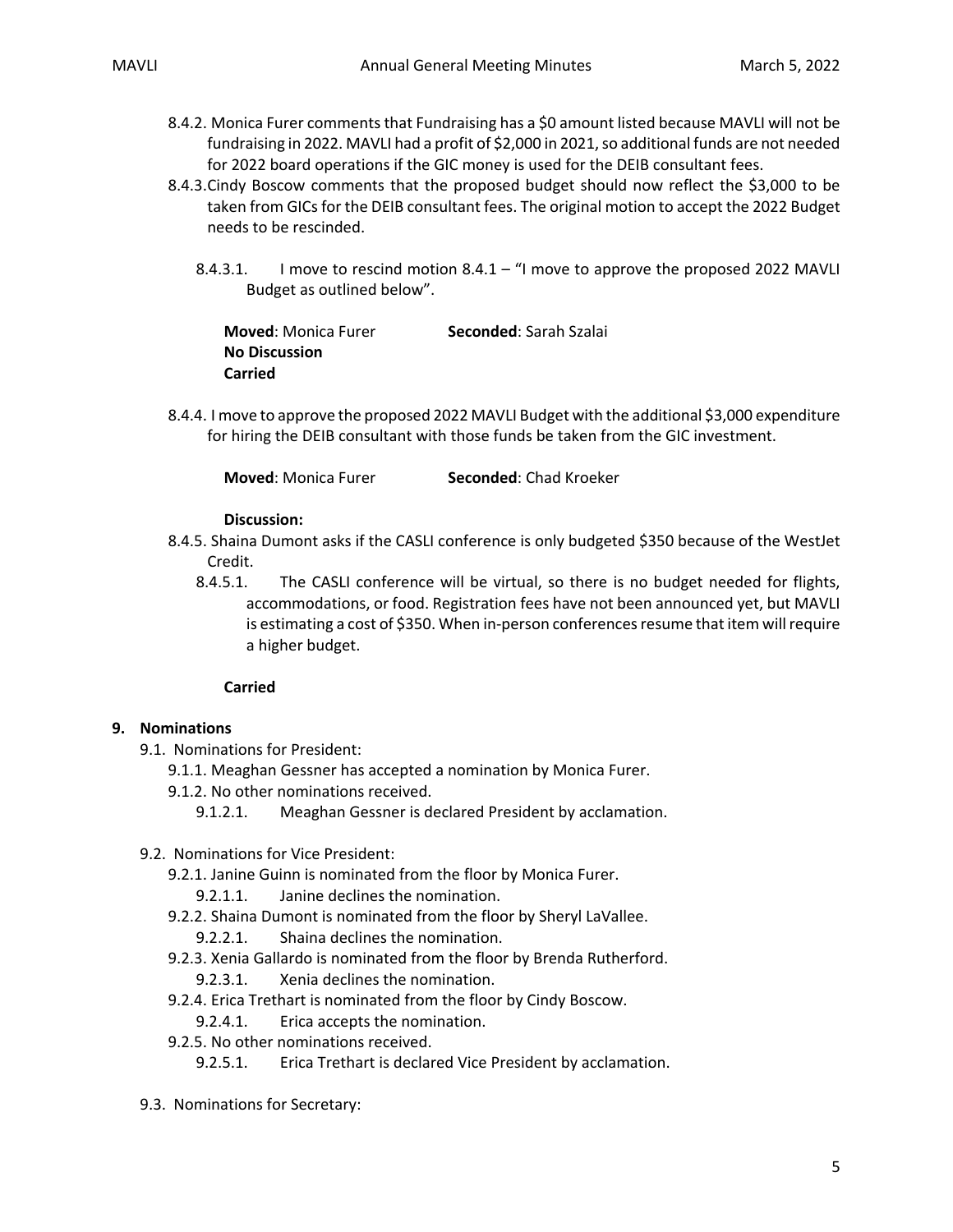- 9.3.1. Sarah Szalai has accepted a nomination by Monica Furer.
- 9.3.2. No other nominations received.
	- 9.3.2.1. Sarah Szalai is declared Secretary by acclamation.
- 9.4. Nominations for Member-at-large:
	- 9.4.1. Jenn Horvath is nominated from the floor by Janine Guinn.
		- 9.4.1.1. Jenn accepts the nomination.
	- 9.4.2. No other nominations received.
		- 9.4.2.1. Jenn Horvath is declared Member-at-Large by acclamation.
- 9.5. Nominations for Membership:
	- 9.5.1. Emma Drury has accepted a nomination by Meaghan Gessner.
	- 9.5.2. No other nominations received.
		- 9.5.2.1. Emma Drury is declared Membership by acclamation.
- 9.6. Nominations for Professional Development:
	- 9.6.1. Sheryl LaVallee and Dawn-Marie Wilson have accepted a nomination by Meaghan Gessner.
	- 9.6.2. No other nominations received.
		- 9.6.2.1. Sheryl LaVallee and Dawn-Marie Wilson are declared Professional Development by acclamation.
- 9.7. Nominations for Public Relations:
	- 9.7.1. Mariette Koop and Miranda Murphy have accepted a nomination by Meaghan Gessner.
	- 9.7.2. No other nominations received.
		- 9.7.2.1. Mariette Koop and Miranda Murphy are declared Public Relations by acclamation.

Nominations were closed.

# **10. Appreciation and Acknowledgements**

10.1. The MAVLI Student Achievement Award

The MAVLI Student Achievement Award acknowledges an AEIP student. Selection is based on academic standing and involvement in MAVLI, the interpreting community, Deaf community, and the community at large.

10.1.1. Unfortunately, no students applied for this award this year, so it will not be presented. MAVLI wants to support interpreting students with this award, so we encourage eligible students to apply in the future.

### 10.2. Vice President Award

The Vice President Award acknowledges a member whose actions have benefitted MAVLI. The Vice President, Meaghan Gessner will present the honour.

- 10.2.1. Meaghan Gessner comments that typically the Vice President Award and the President Award are decided with discussion between the Vice President and the President. Since Meaghan was the Acting President and the Vice President this past year, she instead discussed recipients with the MAVLI executive, Monica Furer (Treasurer) and Sarah Szalai (Secretary).
- 10.2.2. Meaghan Gessner is thrilled to present the Vice President Award to Hubert Demers. In the past two years, Hubert has been on the committee to create the Suzanne St. Yves Award